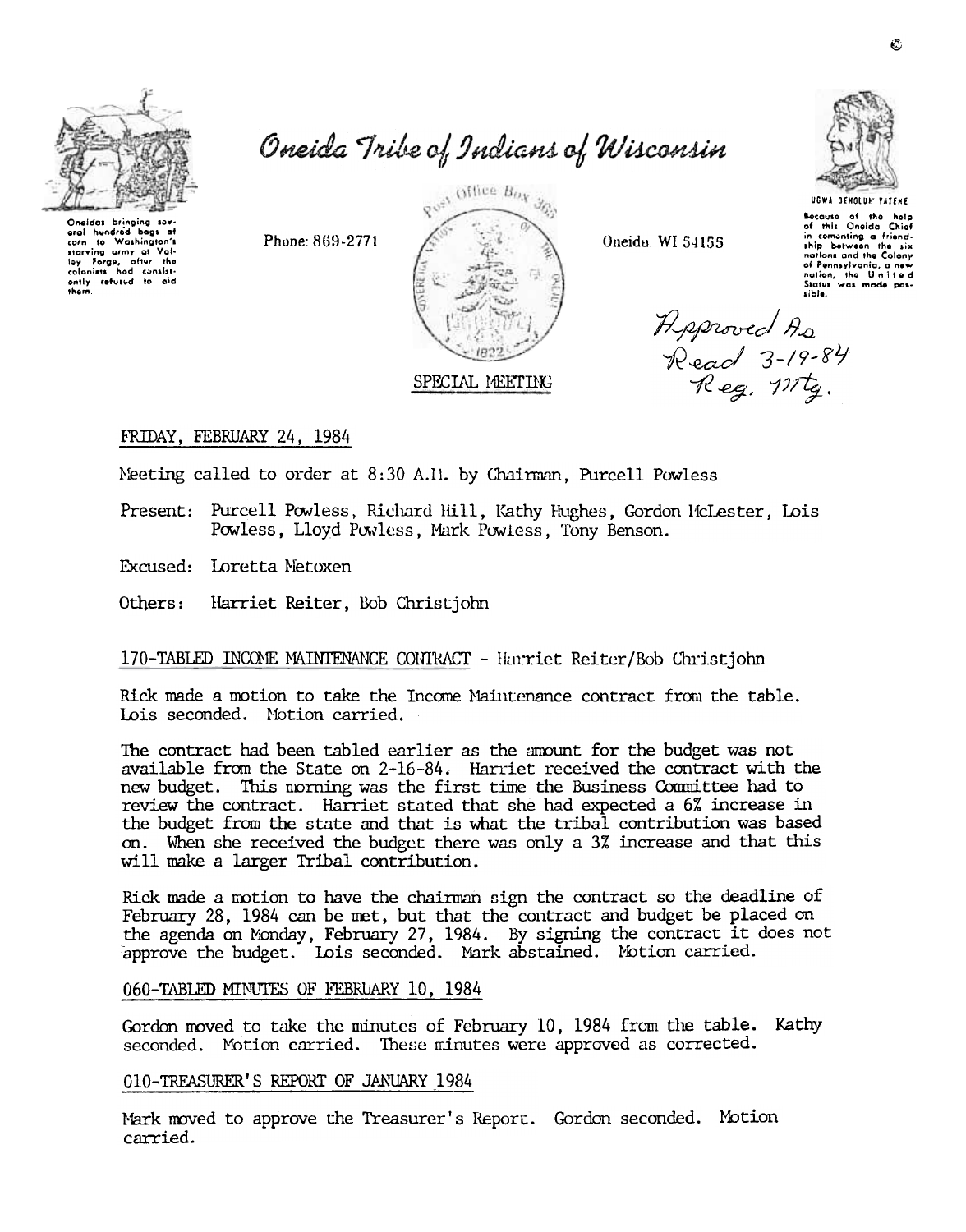Oneida Tribe of Indians of \v'isconsin Special Meeting - February 24, 1984 Page 2

# 260-PROCEDURAL EXCEPTION FOR TOUR GUIDES TO ACCEPT GRATUITIES FROM PATRONS (MUSEUM) - Bob Christjohn

Occasionally tourists will offer to tips to the tour guides for a job well done. According to page 32, paragraph 27 of the OIMS this is not allowed unless a procedural exception is made. This is a request for a procedural exception that the Oneida Nation Museum staff be afforded the opportunity to accept tips. These gratuities will be accepted for services related to providing museum tours only.

The Bingo enterprise currently has a procedural exception on a trial basis for six (6) months to see if there will be any problems. Gordon moved to approve the request. Rick seconded. Mark made a motion to table this item until the Business Committee receives a report from Bingo on the procedural exception on tipping. Tony seconded. Rick and Gordon opposed. Motion carried.

060-TRAVEL REQUEST - Purcell Powless

Purcell requested authorization to travel to Mt. Senario on March 2, 1984. Kathy moved to approve the request. Lois seconded. Motion carried.

#### 110-ECONOMIC DEVELOPMENT - Bruce King

Bruce presented the final draft of the Charter and Bylaws for the Oneida Airport Hotel Corp. with the recommended changes and also a resolution committing \$250,000.00 toward the development of the hotel. This resolution is needed to be submitted with the UDAG application. Kathy moved to adopt Resolution  $#2 - 24 - 84 - A$  which states, the Oneida Tribe's commitment of \$250,000.00 toward the development of the Oneida Rodeway Inn contingent upon award of a UDAG Grant. Mark seconded. Motion carried.

Public Relations w/Charles Leonard: The Chainman, Purcell Powless, Kathy Hughes, and Gordon McLester will work with Bruce and Charles Leonard on meetings with the local government officials.

#### 040-UPDATE ON STATUS OF COMPLETION DATE OF BINGO BLDG - Carl Rasmussen/Dave Vandewater

Carl and Dave were requested to check into the cost if the Business Committee decided to approve expanded work shifts. The estimated cost would be  $$5,400.00$ which would move up the anticipated completion time from larch 31, to Narch 13, 1984. Discussion followed on the advantages and disadvantages. Mark moved to approve the expanded work shifts at a cost of \$5,400.00. Kathy seconded. Rick and Tony opposed. Notion carried.

#### 040-BIDS ON BINGO BUILDING

Bids on aluminum entrances and glass windows: H.J. Martin - \$18,974.00 Bay Metro Glass  $Co.$ , Inc. - \$14,459.00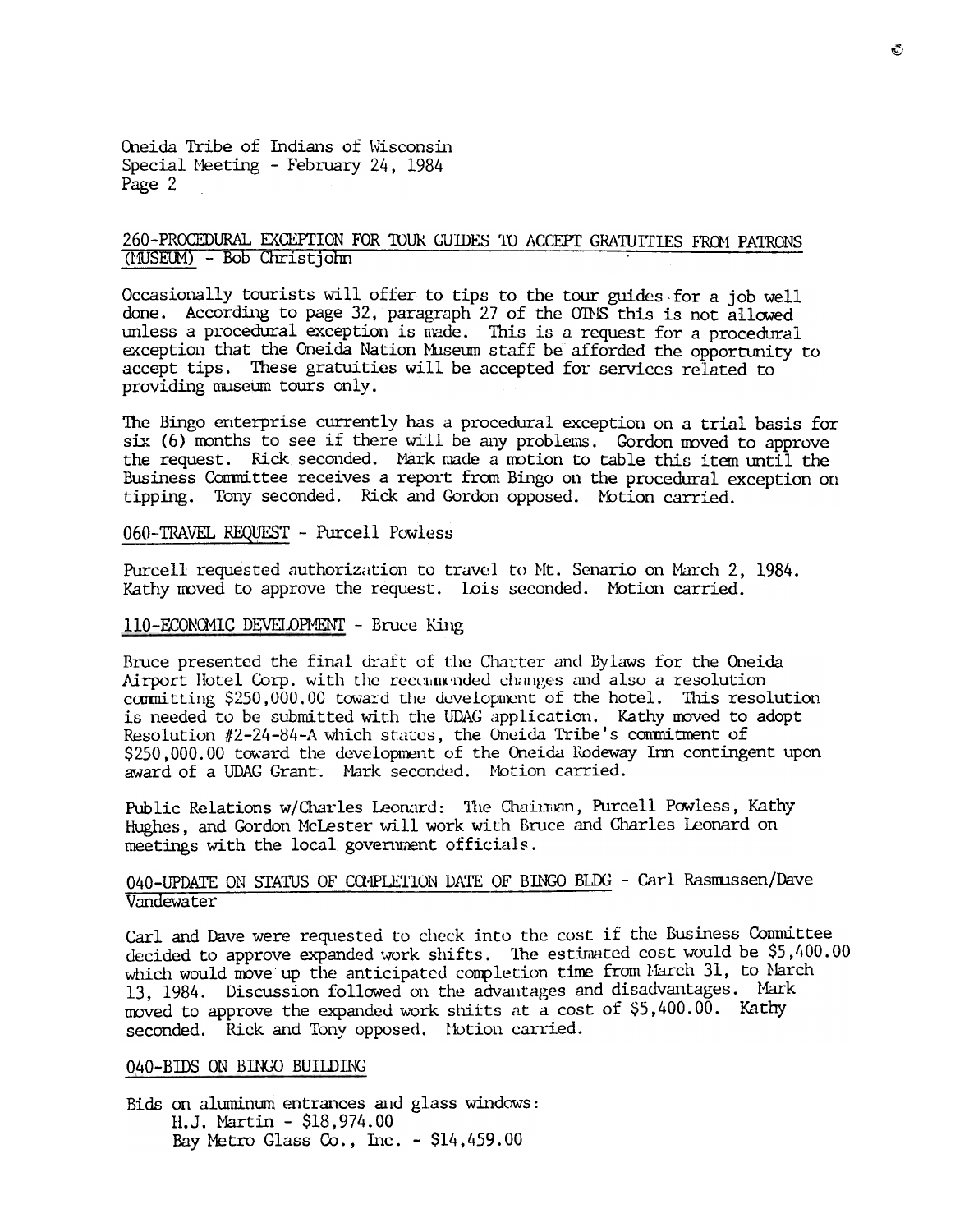Oneida Tribe of Indians of Wisconsin Special Meeting - February 24, 1984 Page 3

#### Bids on Bingo Building (Continued)

Also a firm price from Van's Sheet Metal to supply the temporary heating fixtures to get the frost out of the building for \$6,500.00. Kathy moved to approve the bid from Bay Metro and the lirm price for Van's Sheet Metal. Gordon seconded. Lois opposed. Rick abstained. Notion carried.

Bids for Caulking Building:

 $K & C - $3,625.00$ Iroquois Construction - \$1.500.00 Jacques -  $$795.00$ 

Mark moved to approve Jacques bid of \$795.00. Tony seconded. Notion carried

110-ECONOMIC DEVELOPMENT - Bruce King

The Business Committee returned to the discussion on the Airport Hotel. Bruce presented a resolution Charter and bylaws for the Oneida Airport Hotel Corporation, Resolution #2-24-84-B. The Business Committee shall and hereby does charter the Oneida Airport Hotel Corp. for the express purpose of developing and/or assisting in the development of the hotel in accordance with the stated purposes and powers of the Corporate Charter attached hereto and incorporated by reference herein. Nark moved to adopt Resolution #2-24-84-B. Lloyd seconded. Motion carried.

220-NEW YORK LAND CLAIMS UPDATE - Francis Skenandore

Francis Skenandore, Sharon Cornelius, Rick Hill and Gordon McLester attended the hearing in New York at the 2nd Circuit Court of Appeals. Tim Coulter gave his reasons for his Notion to Intervene. Dave Braveman supported Tim Coulter. Allan Van Gestel argued against the Six Nations coming into the case. When it came to Arlinda's time, Rick Dauplinais argued in our behalf. It was generally felt by the people from Wisconsin that Arlinda could have done a better job presenting our side. Rick does not have the command of the case as Arlinda has. Arlinda's reason to allow Rick Dauplinais argue in her place was because she was being challenged of being in a conflict of interest with the Oneida's of the Thames. After reviewing the hearing the Business Committee directed Francis Skenandore to notify Arlinda Locklear that she is to handle any and all hearings and if she is unable to she is to contact Francis and the Business Committee.

080/229-CETA P.S.E. APPEAL - Jerry Hill

Jerry gave the Business Connittee an update on the appeal which he has been working on for over two years. The Tribe has gone through the whole appeal process and have been denied. The next step is to take the matter into Federal Court. The amount is \$32,000 for the years, 79-80-81. Jerry will notify the Business Committee when this will go into Federal Court.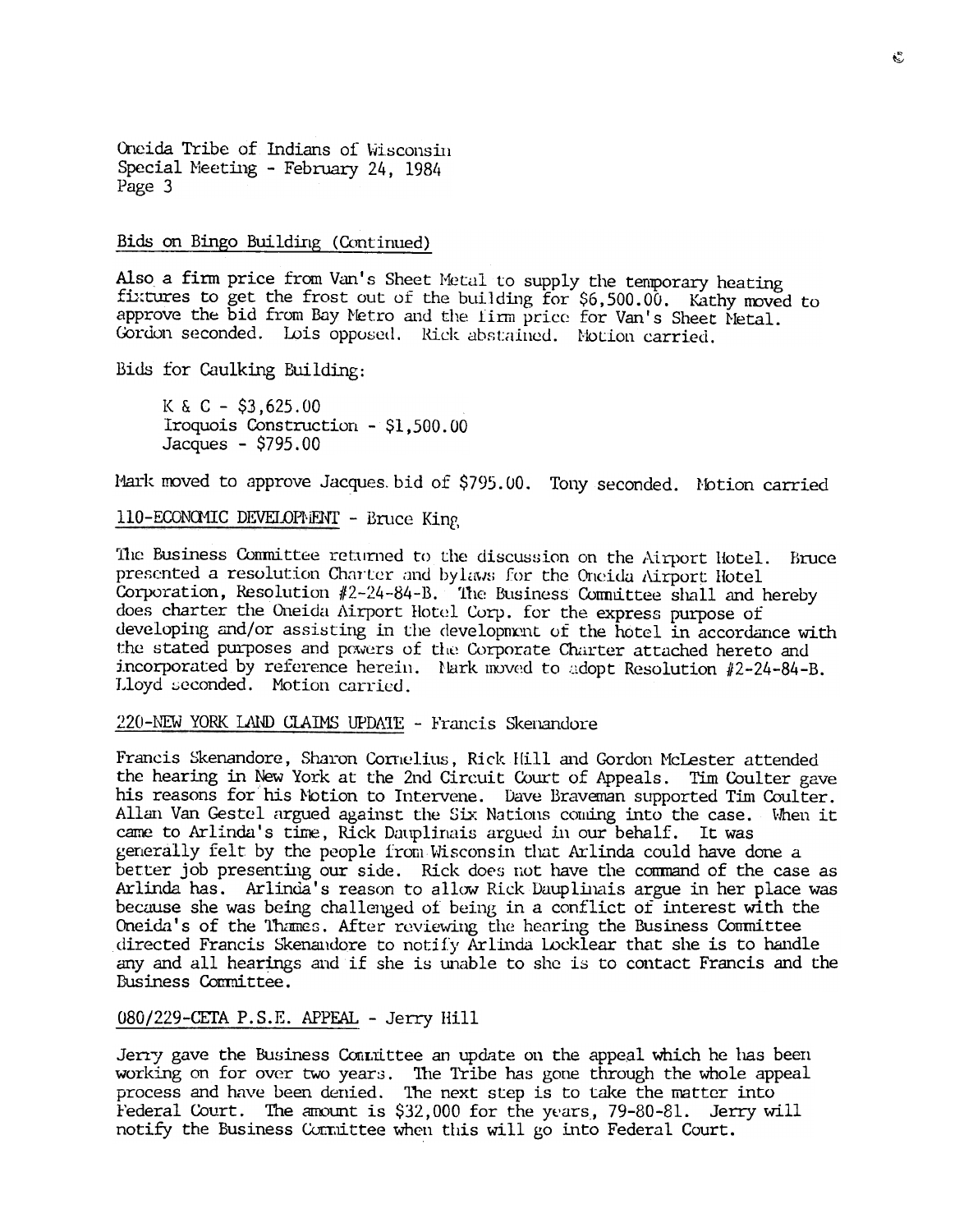Oneida Tribe of Indians of Wisconsin Special Meeting - February 24, 1984 Page 4

#### 410-UTILITIES COMMISSION - John Spangberg

Jerry Hill and John Spangberg had been working on the development of a Utility Commission and presented the Business Committee with their draft last week for review and requested action today. Kathy moved to adopt Resolution #2-24-84-C and the Policies & Procedures. Tony seconded. Notion carried.

010-FINANCE & APPROPRIATION RECOMMENDATIONS OF FEBRUARY 22, 1984 **Hughes** 

- $1.$ 84-098 Utilities budget modification requesting additional Tribal Contribution of \$7,632. Kathy moved to approve. Lois seconded. Motion carried.
- Equipment Acquisition For Maintenance Building to provide electrical  $2.$ hook-up \$2,290. Need additional contribution. Kathy moved to table. Lois seconded. Rick abstained. Mark opposed. Motion carried.
- 3 Used Truck for Maintenance at a cost of \$2,500 to be paid from Revenue Sharing. Nark moved to approve. Lloyd seconded. Gordon opposed. Motion carried.
- 84-096 Senior Citizens budget modification due to increase in funding 4. No additional contribution needed. Fark moved to approve. Lloyd seconded. Mark abstained. Notion carried.
- 5 84-097 Engloyment Assistance budget modification to transfer DE to AVT grants. No additional contribution needed. Kathy moved to approve. Marl seconded. Notion carried.
- 84-100 Science Fair project received funding from Native American Task 6 Force - Presbyterian of \$2,348. Need matching share of \$2,490. Rick<br>moved to approve. Mark seconded. Rick, Lloyd, Gordon, voted yes. Tony, Kathy voted against. Mark and Lois abstained. Motion carried.

010-ENTERPRISE BUDGET - Tony Utschig

- Oneida One Stop Budget Modification: Nark moved to approve. Lloyd  $1)$ seconded. Notion carried.
- Refuse Service Budget: Rick moved to approve Kathy seconded. Motion  $2)$ carried.
- Nursing Home Budget: Kathy moved to approve. Mark seconded.  $3)$ abstained. Notion carried.
- Bingo Enterprise Budget: Kathy moved to approve. Mark seconded. Motion 4) carried.
- Oneida Tobacco Enterprise Budget: Kathy moved to approve. Gordon 5) seconded. Notion carried.